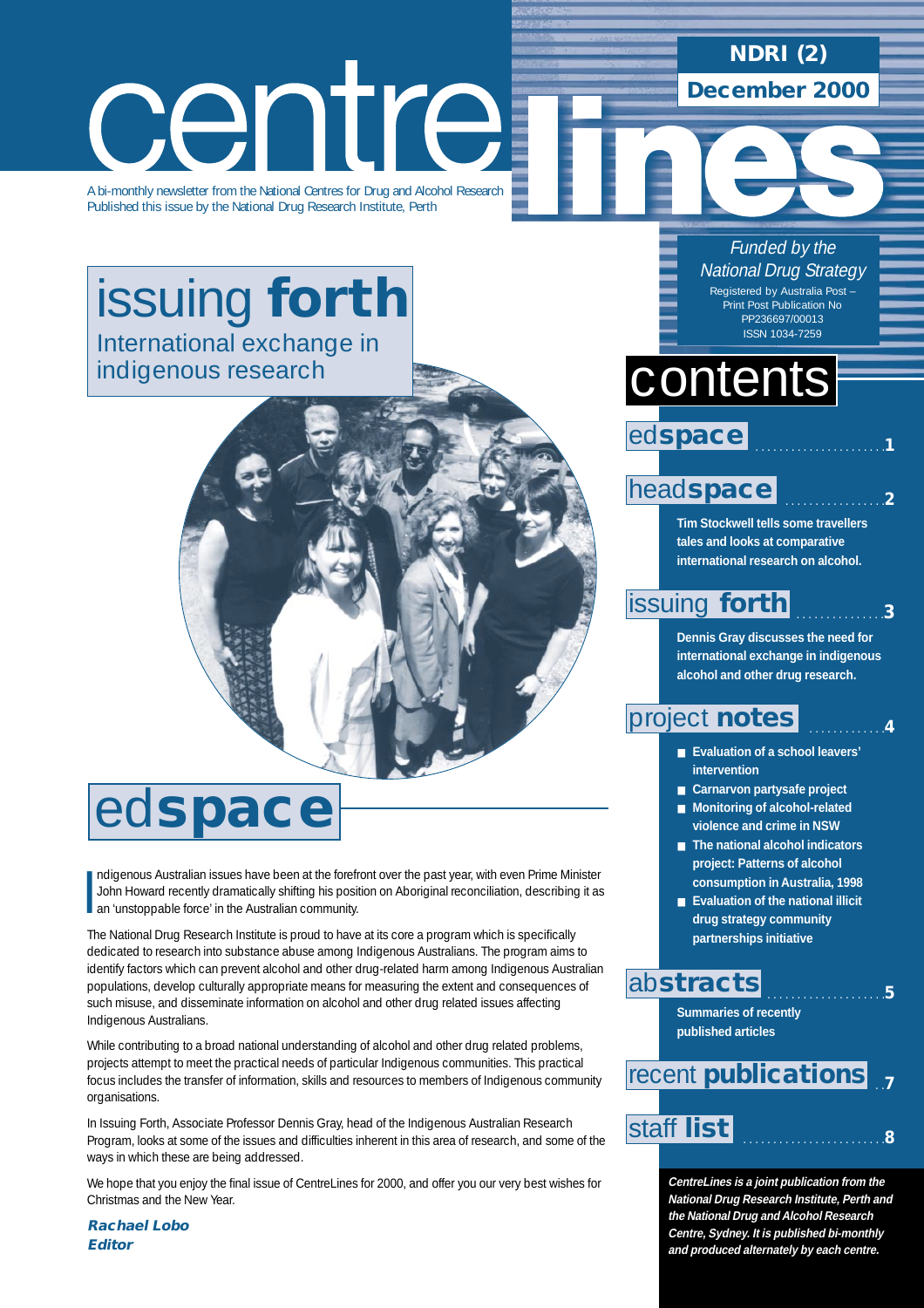# <span id="page-1-0"></span>centre lines

# head**space**

# Travellers tales and comparative international research on alcohol

Travel can be invaluable for the student of<br>alcohol policy – truly! Some of the differences in<br>how alcohol issues present and are responded<br>to can be both startling and informative. Here follows ravel can be invaluable for the student of alcohol policy – truly! Some of the differences in how alcohol issues present and are responded a selection of contrasts I have observed in different countries over the past decade:

- the extraordinary sight of large signs dangling from the ceiling of a Californian bar warning pregnant women not to drink alcohol – Australian proposals for even small warnings on bottles have been fiercely opposed;
- the complete absence of beers with a strength below 4% in Canadian liquor stores compared with a total of 36 brands available in Australia, which take up over 40% of the beer market in Western Australia and Queensland;
- liquor licensing inspectors in Ontario, Canada who regularly check advertisements for pubs and clubs to ensure they are not using low prices, in contrast to a billboard spotted recently in Bali for a club with perhaps the longest recorded 'happy hour' – 9pm to 2am;
- the fierce debate regarding whether to reduce the New Zealand legal drinking age from 19 to 18 years, in contrast with Japan where literally thousands of street vending machines can be found selling spirit-based drinks to anyone of any age with the right change;
- the delightful decision of the Swedish retail alcohol monopoly, Sytembolaget, NOT to introduce self-service in their stores since it was found to result in a worrying increase in sales<sup>1</sup>. How would such a policy fare under Australian National Competition Policy, I wonder?

Of course superficial observation only reveals the more obvious differences – the extent to which different policy arrangements have implications for levels of use and of harm is beyond casual observation and requires careful study.

In this issue of CentreLines, Dennis Gray points to a dearth of systematic comparative research on indigenous drug and alcohol issues. Difficulties and inconsistencies in the ways in which alcohol is researched in different countries also led the Geneva Office of the World Health Organisation (WHO) to commission NDRI to develop international guidelines for monitoring alcohol consumption and related harm.

With the kind assistance of alcohol researchers from Nigeria, Estonia, Mexico, Germany, South Africa, Thailand, Scotland, Canada, Scandinavia, USA and



even Australia, Tanya Chikritzhs and myself were able to compile the International Guide to Monitoring Alcohol Consumption and Related Harm recently published by WHO2 .

These guidelines provide advice on best methods and sources for estimating national per capita alcohol consumption, for asking drinking questions in national surveys and for estimating alcohol-caused deaths, illnesses and injuries. There are also sections recommending that basic empirical work is conducted to provide more accurate estimates of typical drink strengths and serve sizes. Evidence is presented that these can vary significantly across place and time, a fact that perhaps international alcohol epidemiology should no longer ignore.

Recommendations for monitoring are provided for countries with different levels of resources available for this task – sometimes referred to by the working group as the Rolls Royce, the Holden Commodore, the VW and the rickshaw models. Wherever possible, the Rolls Royce model has been the basis of the National Alcohol Indicators Project which NDRI currently has carriage of in partnership with Turning Point Alcohol and Drug Centre Inc, Melbourne<sup>3, 4, 5</sup>.

The recent WHO publication has coincided happily with the formal announcement of renewed WHO Collaborating Centre status for a further four year term, held jointly between the National Drug and Alcohol Research Centre (NDARC) and NDRI. We were delighted to host a visit in October from Dr Linda Milan, Director of Building Healthy Communities and Populations for the WHO Western Pacific Regional Office in Manilla, to mark this occasion.

During Dr Milan's visit we learned that Australia is just one of some 40 countries who are members of the Western Pacific Region of WHO. These countries range in size from the United States of America to Pitcairn Island (population less than 100) – apparently



**Possibly the longest recorded 'happy hour', spotted recently in Bali**

the latter now enables the United Kingdom to retain its membership of the region having relinquished the government of Hong Kong! There are four other Collaborating Centres in the region with a focus on alcohol and/or other drug issues: two in Japan, one in China and one in New Zealand.

Plans were discussed for our involvement in regional activities, including our organising meetings around indigenous issues and also the dissemination of the new international guidelines. In relation to the latter, NDRI has accepted an invitation to host a one-day meeting in Stockholm for the European Region of WHO to conduct a such a workshop, which it is intended will be a prototype for similar events in other WHO regions. The focus of the workshop will be on simple and practical measures that can be used as indicators of alcohol-related harm as a means of evaluating impacts of policy changes. To be realistic, this is a more achievable goal than the development of directly comparable international data, though there are some small steps that can be taken towards that particular holy grail.

In closing, I am pleased to be able to announce a further WHO project to start early in the new year. NDRI has been commissioned by WHO, Geneva to conduct a systematic review of 'what works' in prevention, with a particular emphasis on the transferability of different strategies from the developed to the developing country context. The focus of this study will be both on alcohol and illicit drugs. We welcome this opportunity to learn from prevention experiences in other countries and look forward to further collaboration with WHO. One challenge will clearly be to consider the transferability of policy successes and failures from across different socio-cultural and political contexts.**cl**

#### **Tim Stockwell**

### References

- 1. **Skög, O. J.** (2000) An experimental study of a change from over-the-counter to self-service sales of alcoholic beverages in monopoly outlets. Journal of Studies on Alcohol, 61, 1, 95-100.
- 2. **World Health Organisation** (2000) International guide for monitoring alcohol consumption and related harm. Substance Abuse Department, WHO, Geneva.
- 3. **Chikritzhs, T., Jonas, H., Heale, P., Dietze, P., Hanlin, K. and Stockwell, T.** (1999) Alcohol-caused deaths and hospitalisations in Australia. National Indicators Project, Bulletin No. 1. National Drug Research Institute, Curtin University of Technology, Perth.
- 4. **Chikritzhs, T., Stockwell, T., Heale, P., Dietze, P. and** Webb, M. (2000) Trends in alcohol-related road injury in Australia, 1990-1997. National Alcohol Indicators Project, Bulletin No. 2. National Drug Research Institute, Curtin University of Technology, Perth.
- 5. **Heale, P., Stockwell, T., Dietze, P., Chikritzhs, T. and Catalano, P.** (2000) Patterns of alcohol consumption in Australia, 1998. National Alcohol Indicators Project, Bulletin No. 3. National Drug Research Institute, Curtin University of Technology, Perth.

Copies of the WHO publication International guide for monitoring alcohol consumption and related harm can be ordered free of charge from Tess Narciso,WHO, Geneva by emailing narcisot@who.ch.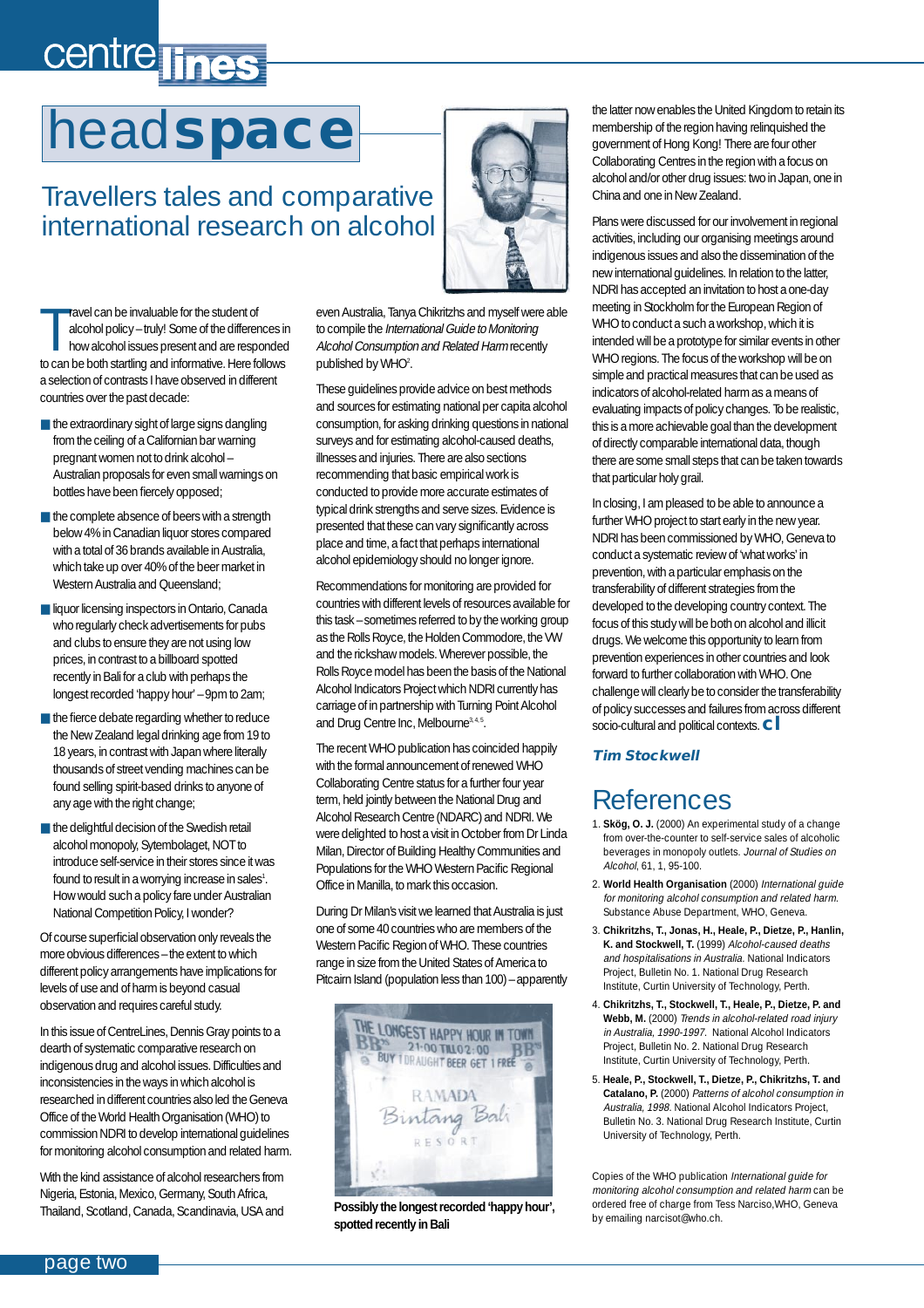# <span id="page-2-0"></span>issuing **forth**

## International exchange: Indigenous alcohol and other drug research

The misuse of alcohol and other drug<br>among some sections of the Indiger<br>Australian population is a major pub<br>health and social problem. The pattern of he misuse of alcohol and other drugs among some sections of the Indigenous Australian population is a major public alcohol use among Indigenous Australians is now well known. There is a larger proportion of non-drinkers (made up of a significant proportion of people who used to but no longer drink) in the Indigenous than in the non-Indigenous population; and, among those who do drink, a larger proportion do so at harmful levels (although they are still a minority of the Indigenous population) $1, 2$ .

Within the Indigenous population, the prevalence of tobacco smoking is approximately twice the rate in the non-Indigenous population, and is the largest single contributor to preventable mortality among Indigenous Australians. In addition, the inhalation of volatile substances is a major problem in many remote communities and there are indications that the prevalence of illicit drug use—particularly cannabis, amphetamines and heroin—is increasing<sup>2</sup>.

This pattern of drug use and related harm is not confined to Australia; to a greater or lesser degree it is also found among indigenous populations in countries such as New Zealand and Canada. Given both the genetic and cultural heterogeneity of indigenous people in these countries, the common pattern cannot be explained by those factors. However, although not the cause of all indigenous alcohol and other drug use, much of the difference between indigenous and nonindigenous populations is best explained by their common history of colonialism and dispossession<sup>3</sup>.

This commonality has long been recognised by indigenous people themselves, and since at least the 1970s there have been exchange visits to intervention programs by indigenous people from these countries, international conferences have been held, and in one relatively well-known example a Native Canadian was employed by an alcohol intervention program in Central Australia<sup>4</sup>.

Despite such exchanges, and inter-country visits by prominent researchers such as Maggie Brady, there is little published comparative research on indigenous alcohol and drug issues in these countries.



Furthermore, the little that has been published sometimes suffers from the fact that the authors have had little first hand experience in countries other than their own<sup>3</sup>.

In an attempt to overcome the limited exchange of research personnel and information, in the past year the Indigenous Research Team at the National Drug Research Institute (NDRI) has actively sought to establish links with researchers in both Canada and New Zealand. In 1999, Associate Professor Sherry Saggers—from Edith Cowan University and the holder of an adjunct appointment at NDRI visited several Native Canadian intervention programs, the National Native Alcohol and Drug Abuse Program, and the Centre for Addiction and Mental Health. Plans are now underway for a return visit by staff from the Centre for Addiction and Mental Health, and the development of collaborative research on community-based alcohol control initiatives which builds upon research previously undertaken independently by each group<sup>5-8</sup>.

In July 2000, I visited New Zealand under the sponsorship of Putahi-a-Toi, School of Maori Studies at Massey University. As well as visiting that institution, I also visited the Alcohol Advisory Council; the National Centre for Treatment Development at the Christchurch Medical School, University of Otago; and Whariki Maori Health Research Roopu, Alcohol and Public Health Research Unit, University of Auckland.

Last month, in a follow-up to my visit to New Zealand, Terry Huriwai from the National Centre for Treatment Development and Megan Tunks from Whariki Maori Health Research Roopu visited NDRI in Perth. A highlight of the visit was a half-day workshop which was jointly sponsored by NDRI, the Centre for Aboriginal Studies at Curtin University of Technology, the Institute for the Service Professions at Edith Cowan University, and Noongar Alcohol and Substance Abuse Service, a Perth-based community controlled organisation.

Four papers were given at the workshop. The first by Carol Atkinson from Northern Territory Health described a new project designed to develop an effective network and support base for Indigenous substance misuse workers in remote communities. The second paper on tobacco and Aboriginal people was given by

Clive Walley, an Indigenous Australian lecturer from the Centre for Aboriginal Studies at Curtin University of Technology. Megan Tunks described a project aimed at assisting communities to increase their capacity to deal with alcohol and drug use among young Maori9 . Finally, Terry Huriwai discussed a project to provide a culturally responsive alcohol and drug program for Maori prisoners.

Despite the breadth of topics addressed in these papers, each reflected a number of common themes. First and foremost, they emphasised the need for research to focus not upon simply describing the magnitude of indigenous substance misuse and related harm, but on identifying effective solutions to the problem. In this regard they reinforced similar statements by prominent Indigenous Australians such as Puggy Hunter, Chairperson of the National Community Controlled Health Organisation and Scott Wilson, Chairperson of the National Indigenous Drug and Alcohol Network.

The second theme was a call for wider recognition by non-Indigenous people that Indigenous people are not homogeneous. In each country there is a plurality of Indigenous cultures and communities. In this context it cannot be assumed—indeed it is unlikely—that any one intervention is going to be appropriate for all.

All speakers made the point that a key to the success of any intervention—or research project is the involvement of Indigenous people at all stages of the project. This echoes the recent call by Noel Pearson for Indigenous Australians to take responsibility for their lives<sup>10</sup>. The involvement of Indigenous people is essential both to ensure the cultural appropriateness of projects, and to ensure that Indigenous people are not further disempowered. The available evidence points to the fact that the projects that are most effective in addressing alcohol and other drug misuse among Indigenous people are those initiated by Indigenous people themselves $1$ .

The speakers also emphasised the fact that it is not possible to address problems of alcohol and drug use among Indigenous people in isolation. Much alcohol and drug misuse among Indigenous people is a consequence of the inequalities they face. Indigenous people themselves have taken the initiative in addressing misuse of alcohol and drugs in their communities, and most intervention programs have been initiated by them<sup>12</sup>. However, unless more is done to address inequalities in areas such as education and employment and to facilitate the return of land, the impact of specific alcohol and other drug intervention initiatives will be limited.

Apart from the public workshop, the visit by the New Zealanders also provided the opportunity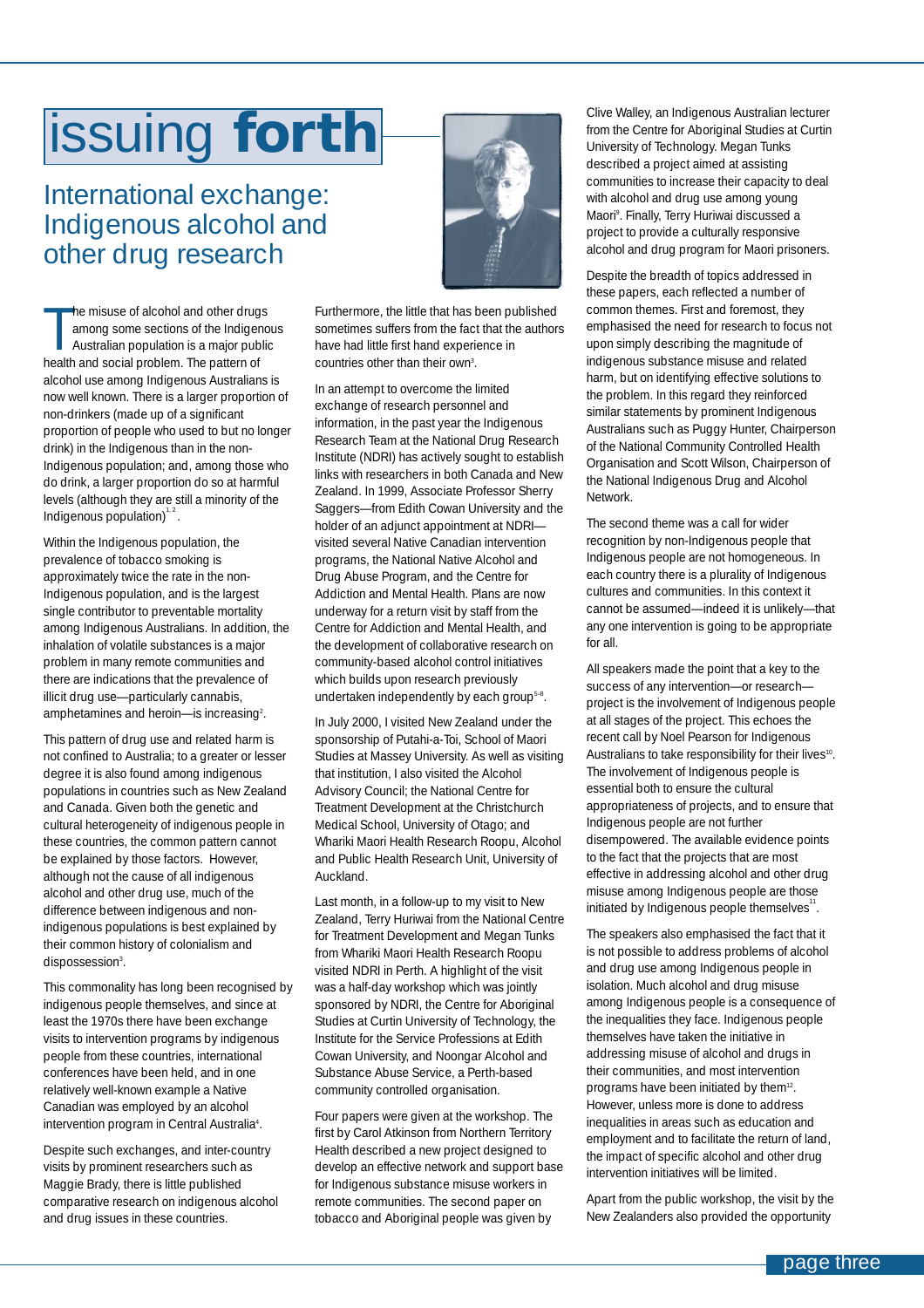# <span id="page-3-0"></span>centre line

for them and NDRI staff to discuss some of the practicalities of conducting research in the area. Of particular concern in this regard is the difficulty of recruiting and retaining Indigenous research personnel when university salary scales do not reflect the reality of the high demand for skilled Indigenous personnel in the government and (to a lesser extent) private sector employment markets, and when universities do not provide the same high trajectory career paths as those sectors.

These exchanges with researchers from New Zealand and Canada have been particularly successful. They have provided researchers from each country with access to a broader base of research materials, introduced the research of each group to a wider international audience, and opened the way for future collaborative research projects. It is to be hoped that this will lead to a stronger comparative research focus which will translate into more successful interventions. **cl**

#### **Dennis Gray**

# References

- 1. **Australian Bureau of Statistics** (1995) Health of Indigenous Australians. Report on the 1994 National Aboriginal and Torres Strait Islander Survey. Australian Government Publishing Service, Canberra.
- 2. **Higgins, K., Cooper-Stanbury, M. & Williams, P.** (2000) Statistics on Drug Use in Australia 1998. Drug Statistics Series AIHW cat no PHE 16. Australian Institute of Health and Welfare, Canberra.
- 3. **Saggers, S. & Gray, D.** (1998) Dealing with Alcohol: Indigenous Usage in Australia, New Zealand and Canada. Cambridge University Press, Melbourne.
- 4. **Miller, K. & Rowse, T.** (1995) CAAAPU (Central Australian Aboriginal Alcohol Programs Unit): An Evaluation. Menzies Occasional Papers Issue No 1/95. Menzies School of Health Research, Darwin.
- 5. **Gray D.** (2000) Indigenous Australians and liquor licensing restrictions (invited and refereed editorial) Addiction 95: 1469–1472.
- 6. **Gray, D., Saggers, S., Atkinson, D., Sputore, B. & Bourbon, D.** (2000) Beating the grog: an evaluation of the Tennant Creek liquor licensing restrictions. Australian and New Zealand Journal of Public Health 24(1): 39–44.
- 7. **Gliksman, L., Douglas, R., Rylett, M. & Narbonne-Fortin, C.** (1995) Reducing problems through municipal alcohol policies: the Canadian experiment in Ontario. Drugs: Education, Prevention and Policy 2: 105-118.
- 8. **Chiu, A., Maness, P., Douglas, R. & Rylett, M.** (2000) An alcohol policy intervention in a Canadian Aboriginal community: the Chippewas of Sarnia's demonstration. Typescript. Centre for Addiction and Mental Health, Toronto.
- 9. **Conway, C., Tunks, M., Henwood, W. & Casswell, S.** (2000) Te whanau Cadillac—a waka for change. Health Education and Behaviour 27(3): 339–350.
- 10.**Pearson N.** (1999) Our Right to Take Responsibility. Noel Pearson & Associates, Ainslie, ACT.
- 11.**Gray D, Saggers S, Sputore B. Bourbon D.** What works? a review of evaluated alcohol misuse interventions among Aboriginal Australians. Addiction 2000; 95(1): 11–22.
- 12.**National Drug Research Institute.** (2000) Indigenous Australian Alcohol and Other Drugs Database. http://www.db.ndri.curtin.edu.au. Perth: National Drug Research Institute.

# project **notes**

#### Evaluation of a school leavers' intervention

#### **Richard Midford, Fiona Farringdon, Nyanda McBride and Nicole Young**

The School Drug Education Project (SDEP) received funding from the National School Drug Education Strategy through the Department of Education, Training and Youth Affairs (DETYA) to implement a harm reduction intervention on Rottnest Island (off Perth) during school leavers' celebrations in November 2000. NDRI received funding to evaluate this intervention.

SDEP's 'Leavers Live' project involved bringing together a very diverse group of health professionals to work alongside members of the host community with the aim of reducing the alcohol-related harms and risks experienced by school leavers. Many of the intervention activities implemented were in response to recommendations of formative evaluation conducted by NDRI in 1999.

A range of prevention activities was undertaken with involvement from members of health-related agencies. The 'Chill-Out Tent' is one activity worth mentioning in some detail because of its impact. Young people appreciated the facility, and its presence substantially reduced the workload for the small nursing station that has traditionally been overrun by the large influx of leavers. The low-key presence of the tent seemed to encourage young people to seek care early and, importantly, a number of cases were referred quickly to the nursing post where potentially life saving treatment was provided.

The Rottnest Island Authority cooperated with SDEP to extend business hours on the Island in order to ensure that food was available late at night. Additionally two sausage sizzles and a recovery breakfast were arranged and provided cheap and accessible food for drunken revellers.

SDEP engaged a high school PE teacher to coordinate beach activities including volleyball and cricket outside the Rottnest Hotel.

A strict regime of ID checking and a large contingent of security employed by the Hotel kept underage drinkers from illegally entering its licensed area. However leavers were welcomed onto the premises through provision of a large de-licensed area. Importantly, young people from the Youth Advisory Council played a key role in organising a number of local bands and DJs to provide entertainment for leavers at the Hotel, and the music generally seemed to be very well received.

The Rottnest Police conducted school visits prior to the end of semester and enhanced their profile by hosting a sausage sizzle on the first morning of the celebrations. The leavers were generally well appraised of what was expected of them and an atmosphere of cooperation was fostered.

The preliminary data collection was conducted during the seven-day leavers period on Rottnest. Two

hundred and fifty young people were interviewed about their expectations, experiences of harm and perceptions of the intervention. Although in-depth analysis of the data has not yet been completed, preliminary analysis suggests that most young people on Rottnest were appreciative of the SDEP initiatives and the intervention appears to have been a success.

Trouble with leavers at Dunsborough during the same period provided a contrast to the relatively controlled celebrations on Rottnest Island, and may prove to be an incentive for other communities to follow Rottnest's lead. Key stakeholders will be interviewed over the coming weeks and then formal data collation will begin. An evaluative report is expected to be complete by the end of February.

### Carnarvon partysafe project

#### **Richard Midford, Kevin Boots, Martin Cooper and Julie-Anne Jaeger**

Alcohol is a major factor in many injuries and deaths in Australia each year. Combine this with the fact that alcohol consumption is disproportionately high in rural regions of Western Australia, and the rationale behind the Partysafe Project becomes clear.

Previous research suggests that in rural communities, alcohol is most often consumed in private residences. Hence the aim is to introduce harm reduction strategies pertaining to drinking in private homes and other non-licensed settings. Partysafe has adopted a community mobilisation approach to implement such strategies, which in practice means actively seeking involvement from the Carnarvon community in identifying specific local concerns regarding alcohol misuse and in developing and implementing ways to minimise this misuse. This has meant that the project has become involved in a broader range of harm reduction activities than originally intended. However the benefit of greater community involvement is that the prevention package is both locally relevant and acceptable to the population of Carnarvon. A number of the strategies currently being implemented are discussed below.

#### **Responsible server training**

Responsible server training has been provided for local service groups who apply for occasional licences with a view to decreasing the incidence of irresponsible serving. Many of the local bars and hotels approached Partysafe to participate in the training when they heard it was being provided. Local clubs were also approached, however it proved difficult to secure their participation.

#### **Peer character plan**

As an ongoing media presence a weekly cartoon strip has been placed in the local newspaper. This strip has followed the progress of a thirty-something male with a young family as he realises the impact that alcohol is having on his health and relationships. Over the course of a year the character has gradually reduced his alcohol intake and made positive lifestyle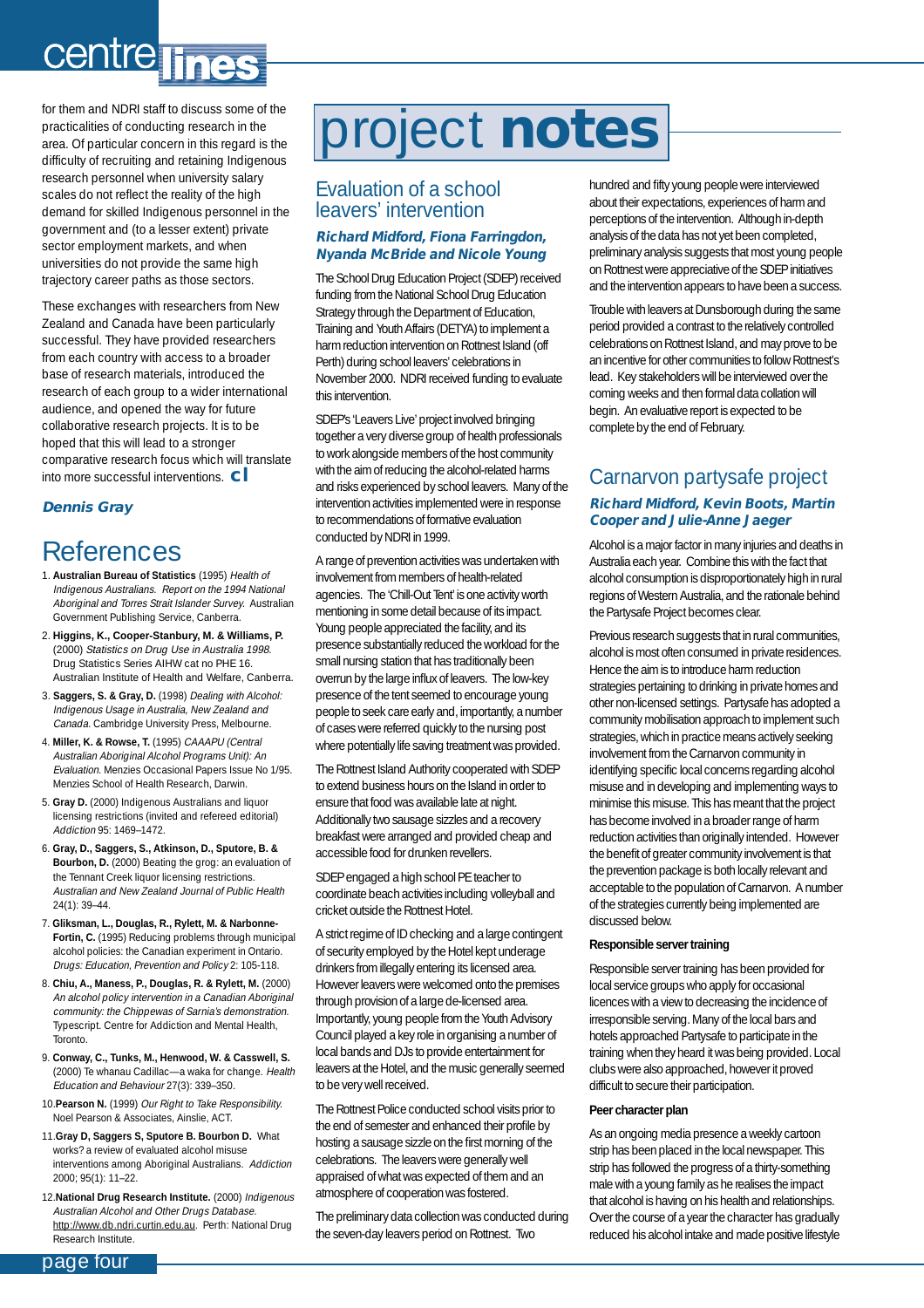changes. Cartoon scenarios have reflected local circumstances and the development of the character has been informed by local input.

#### **Placement of water dispensers in public bars**

To reduce the impact of alcohol consumption, water has been made available in public bars in Carnarvon. It is theorised that having water readily available via self-service dispensers will make it easier for it to be consumed as the customer does not have to approach the bar to request a drink. This will be evaluated simply by examining the number of litres consumed over the period of implementation.

#### **Community education**

Issues related to the responsible hosting of parties have been covered via articles and advertisements in the local media.

#### **Collaboration with other local groups**

Partysafe has also been working collaboratively with other community groups in efforts to reduce alcoholrelated harm. This has taken place particularly at special community events during the year. The Christmas Collaborative Campaign, an intervention that was first run in December 1999 and which is being run again this year, sees Partysafe combine with many other local organisations to provide safe drinking messages and practical harm-reduction strategies in the community. The Campaign won a Prime Minister's award for excellence in community partnership in 2000.

The Partysafe project will continue until early 2001 after which it is hoped that the community itself will have achieved enough momentum with regard to minimising harm resulting from alcohol abuse to continue on independently of the National Drug Research Institute.

#### Monitoring of alcohol-related violence and crime in NSW

#### **Tim Stockwell and Tanya Chikritzhs with Neil Donnelly, Suzanne Briscoe and Don Weatherburn (BOCSAR), and Peter McCarthy and Devon Indig (Drug Programs Bureau, NSW Health)**

This collaborative research project has been established between NDRI, the NSW Bureau of Crime Statistics and Research (BOCSAR), and the Drug Programs Bureau, NSW Health to investigate alcoholrelated crime in NSW. The project has been funded by NSW Health for an initial period of three years and a Research Fellow position based at BOCSAR has been established to manage the project on a day-today basis. Neil Donnelly commenced as the Research Fellow at BOCSAR in August this year and has also been appointed as an Adjunct Research Fellow at NDRI.

The overall focus of the project is to initiate and conduct research into alcohol-related crime, violence and other social disorders. A major component of the project involves an epidemiological analysis of the COPS (Computerised Operational Policing System) database of the NSW Police Service with respect to

incidents of alcohol related crime. To date, all incidents of assault, malicious damage to property, offensive behaviour and proscribed concentration of alcohol (PCA) in NSW have been extracted for the period July 1999 through June 2000. Local areabased analyses are currently being conducted to both identify hot spots for alcohol related crime and also quantify its relationship with a range of sociodemographic measures. Additionally, the partnership with NSW Health enables an examination of the relationship between recorded crime and health outcomes data such as hospital separations and emergency room incidents at the local area level.

Additional research questions being addressed by the project include:

- an evaluation of the effect of the Extended Trading Scheme during the Olympic period in Sydney
- an evaluation of the effect of the Kings Cross Licensing Accord
- an analysis of the last financial year in which alcohol wholesale sales data was collected by the NSW Department of Gaming and Racing (1995/96)

The project team will also liaise closely with the NSW Police Service with a view to producing research findings which have operational as well as academic relevance.

#### The national alcohol indicators project (NAIP): Patterns of alcohol consumption in Australia, 1998

#### **Tanya Chikritzhs, Tim Stockwell and Paul Catalano, with Penny Heale and Paul Dietze (Turning Point)**

Funded by the National Drug Strategy, the National Alcohol Indicators Project (NAIP) is a nationally coordinated project aimed at tracking and reporting on trends in alcohol-related harm in Australia at national, state and local levels. A first for Australia, the development of a nationally coordinated source of data on alcohol consumption and related harms has arisen from the need for an efficient monitoring system on alcohol and increasing concern over levels of alcohol-related harm in the Australian community.

The first and second NAIP reports were released in December 1999 and May 2000. The first report documented rates of deaths between 1990 and 1997 and hospitalisations between 1993/94 and 1996/97 caused by hazardous/harmful alcohol consumption. The second report identified trends in alcohol-related serious road injuries between 1990 and 1997. The third report in the NAIP series has recently been completed and deals with patterns of alcohol consumption across Australia in 1998.

Using the 1998 National Drug Strategy Household Survey conducted by the Australian Institute of Health and Welfare, estimates were made of how much alcohol was consumed at risky levels for health.

It was found that 39 percent of alcohol consumed in Australia in 1998 was drunk at levels posing health risks in the long term. In addition, 51 percent of the alcohol consumed was found to pose short-term

health risks to drinkers.

Nine percent of both male and female drinkers were at medium or high risk of long-term health problems due to alcohol, such as alcoholic liver cirrhosis and oesophageal cancer. However, much larger proportions of drinkers were at risk of short-term harm, with 46 percent of males and 31.5 percent of females drinking at levels which posed medium or high risk of injuries such as violent assault and road crashes.

Young people under 25 years of age were found to have the riskiest drinking patterns. It was striking to note that 14-to-17 year olds showed the highest proportion of alcohol consumed in a risky fashion for short-term harm, at 71 percent. The 18-to-24 year olds were the next highest with 66 percent of all alcohol consumed at a level which placed them at medium to high risk of experiencing alcohol-related injury.

It was noted that all estimates derived from the NDSH survey were very conservative since, compared to national estimates of per capita alcohol consumption, they account for less than half of all the alcohol sold in Australia in 1998.

Copies of all NAIP Bulletins and their accompanying Technical Reports can be requested from the National Drug Research Institute.

#### Evaluation of the national illicit drug strategy community partnerships initiative

#### **Wendy Loxley, Tim Stockwell, Dennis Gray, Richard Midford and Amanda Bolleter**

This project is an evaluation of the Community Partnerships Initiative (CPI) which has been initiated by the Commonwealth Department of Health and Aged Care. The purpose of the CPI is to contribute to the prevention and reduction of illicit substance use by young people by funding community-based projects. The evaluation includes literature review, finalisation of a comprehensive evaluation strategy, identification of key informants and the recruitment of a national advisory group.

Process and impact evaluations of the stages of the CPI will be undertaken by reviewing available documentation and interviewing key informants. Project outcomes will be primarily visible at a local level and project staff and local informants will be asked to assist in the identification of appropriate indicators against which the success of projects can be assessed. The success of the CPI as a whole will be assessed by interviewing key informants at both the beginning and end of the evaluation period to establish whether perceptions of the value of the CPI have changed. **cl**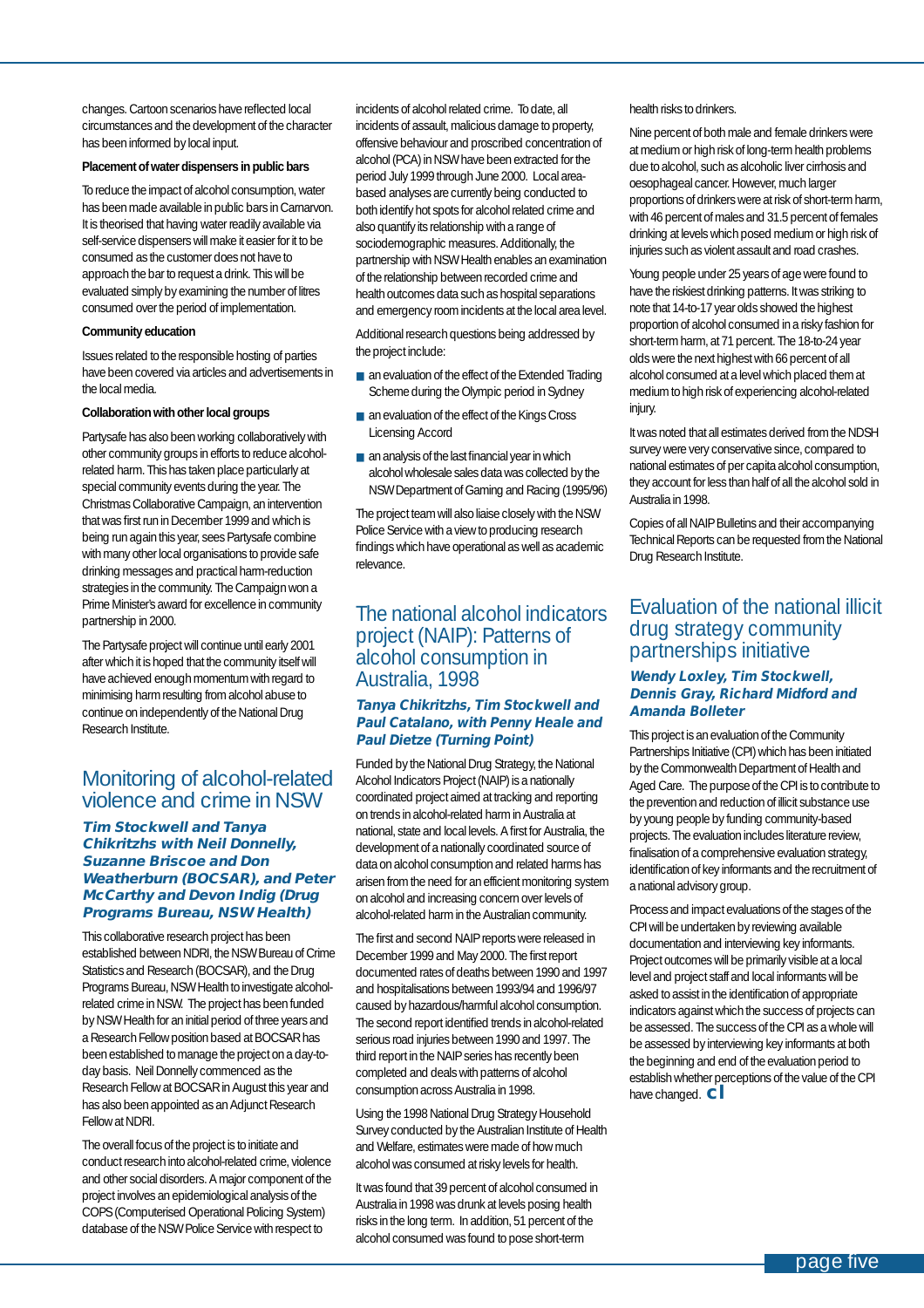# <span id="page-5-0"></span>centre lines ab**stracts**

### The fine line: Students perceptions of drinking, having fun and losing control

Youth Studies Australia, 2000, 19, (3), 33-38

#### **Fiona Farringdon, Nyanda McBride and Richard Midford**

The School Health and Alcohol Harm Reduction Project (SHAHRP) 2000 is a quasi-experimental research intervention currently being conducted in 14 high schools in Perth, Western Australia, involving over 2000 intervention and control students. The aim of the study is to provide senior high school students with skills to enable them to minimise alcohol-related harms they have identified as commonly encountered or of particular relevance, at a time when alcohol use typically increases. To ensure that the SHAHRP 2000 intervention was sensitive to the concerns of the students it sought to influence, a series of focus groups were conducted with Year 12 Western Australian students. The aim was to identify young people's alcohol use experiences, alcohol related harms that are of particular concern to young people, harm reduction strategies used by young people and educational approaches likely to be effective with young people.

The students were remarkably consistent in many of the issues they identified as being of concern to them. It is clear that drinking alcohol is commonplace and that drinking in moderation is the desired behaviour. For these young people however, drinking in moderation means not losing control, not necessarily not getting drunk, and they acknowledged that often it is difficult to find the line between drinking and having fun and then losing control. As a result they indicated that young people experience a range of harms and although they are aware of commonly promoted harm reduction strategies they believe these are not appropriate or realistic for young people. Regarding alcohol education, the young people interviewed were quite scathing in their views, indicating that it is boring, has abstinence as its primary goal and focuses on the negative aspects of drinking. This was viewed as inappropriate and inconsistent with young people's experiences with alcohol. One of the strongest messages from these focus groups is that alcohol education programs that ignore young people's concerns are likely to be viewed as irrelevant by young people. Consequently, the insights gained from the focus groups have been used in the development of the SHAHRP 2000 program, ensuring it has a basis in situations experienced by young people.

#### Public awareness, knowledge and attitudes regarding the CEN system in South Australia Drug and Alcohol Review, 2000, 19, (3), 271-280

#### **Penny Heale, David Hawks and Simon Lenton**

A sample of 605 South Australian residents was

surveyed in 1997 regarding the Cannabis Expiation Notice (CEN) System. Thirty-nine percent had ever used cannabis and 14.5% used cannabis at least once a year. While only 17% knew of the CEN scheme, 76% were familiar with the 'on-the-spot fine' scheme. There was confusion about the legal status of two expiable offences; 24% thought possession of less than 100g of cannabis was legal and 53% thought growing three plants was legal. Only 40% knew that the two expiable offences involved some legal sanction. Regarding attitudes to cannabis law, the majority thought that growing 15 plants, selling 25g for profit, possession of less than 100g by a juvenile, and driving while affected by cannabis should remain illegal. Eighty percent thought medical use of cannabis should be legal. Half of the sample thought that growing three plants and possession of less than 100g of cannabis should be legal and most of those who thought the two offences should be illegal said a fine was the appropriate penalty. Most people (57 percent) thought the cannabis laws should either remain as they are or become less strict, indicating general support for expiation.

#### Screening for hazardous alcohol use and dependence in psychiatric inpatients using the AUDIT questionnaire

Drug and Alcohol Review, 2000, 19, (4), 291-298

#### **Gary Hulse, John Saunders, Raylene Roydhouse, Tim Stockwell and Maria Basso**

The Alcohol Use Disorders Identification Test (AUDIT) has been used to screen for hazardous and harmful alcohol consumption among general hospital populations but not in psychiatric patients. Using the AUDIT, we assessed alcohol use in patients with four major types of psychiatric disorder, namely mood, adjustment, anxiety and psychotic disorders. Nine hundred and ninety consecutive admissions to the psychiatric units of two hospitals during a 12-month period underwent assessment. In each diagnostic group a high proportion of patients was alcoholdependent. Among those with mood disorders 25.4% of men were alcohol-dependent, compared with 16.3% of women, while 34.5% of men with anxiety disorder were alcohol-dependent, compared with 25.0% of women. Both gender differences were statistically significant. The differences were even greater for adjustment disorder (44.4% vs 14.5%) and psychosis (29.2% and 4.2%, respectively). More men than women with anxiety disorder were classified as hazardous (24.1% vs 11.7%) or harmful drinkers (13.8% vs 3.3%), but for the other diagnostic groupings the percentages in these drinking categories were more nearly similar. Thus, there is a high rate of excessive alcohol consumption in people with psychiatric disorders, especially males. Such individuals may be particularly vulnerable to complications of alcohol misuse such as suicide and exacerbation of their disorder. The potential for

decreased severity of psychiatric symptoms and a reduction in the number of hospital admissions following cessation or reduction in alcohol consumption is considerable. The AUDIT is a simple screening device for investigating alcohol use and dependence, and offers a means of initiating intervention in this population.

Should we conduct a trial of distributing naloxone to heroin users for peer administration to prevent fatal overdose? Medical Journal of Australia, 2000, 173, (4), 260-263

#### **Simon Lenton and Kim Hargreaves**

- Heroin overdose is a major cause of death among heroin users, and often occurs in the company of other users. However, sudden death after injection is rare, giving ample opportunity for intervention.
- Naloxone hydrochloride, an injectable opioid antagonist that reduces the respiratory depression, sedation and hypotension associated with opioids, has long been used to treat opioid overdose.
- Experts have suggested that, as part of a comprehensive overdose prevention strategy, naloxone should be provided to heroin users for peer administration after an overdose.
- A trial could be conducted to determine whether this intervention improves the management of an overdose or results in a net increase in harm (by undermining existing strategies, precipitating naloxone-related complications, or resulting in riskier heroin use).

Infringement versus conviction: the social impact of a minor cannabis offence in South Australia and Western Australia Drug and Alcohol Review, 2000,19, (3), 257-264

#### **Simon Lenton, Rachael Humeniuk, Penny Heale and Paul Christie**

Quantitative data is reported from a study of 68 South Australians who had received an infringement notice or 'cannabis expiation notice' (CEN) and 68 West Australians who received a criminal conviction for a minor cannabis offence not more than 10 years ago to compare impact of the infringement notice and the conviction on their lives. The majority of both groups saw themselves as largely law-abiding, had respect for the law in general and had positive views regarding cannabis. However, more of the convicted group, compared to the infringement notice group, reported negative employment consequences (32% vs 2%), further problems with the law (32% vs 0%), negative relationship consequences (20% vs 5%) and accommodation consequences (16% vs 0%) as a result of their apprehension. While neither conviction nor infringement deterred subsequent cannabis use for the vast majority, the negative social impacts of conviction were far greater than those resulting from an infringement notice. The findings have implications for the legislative options for regulation of cannabis possession and use.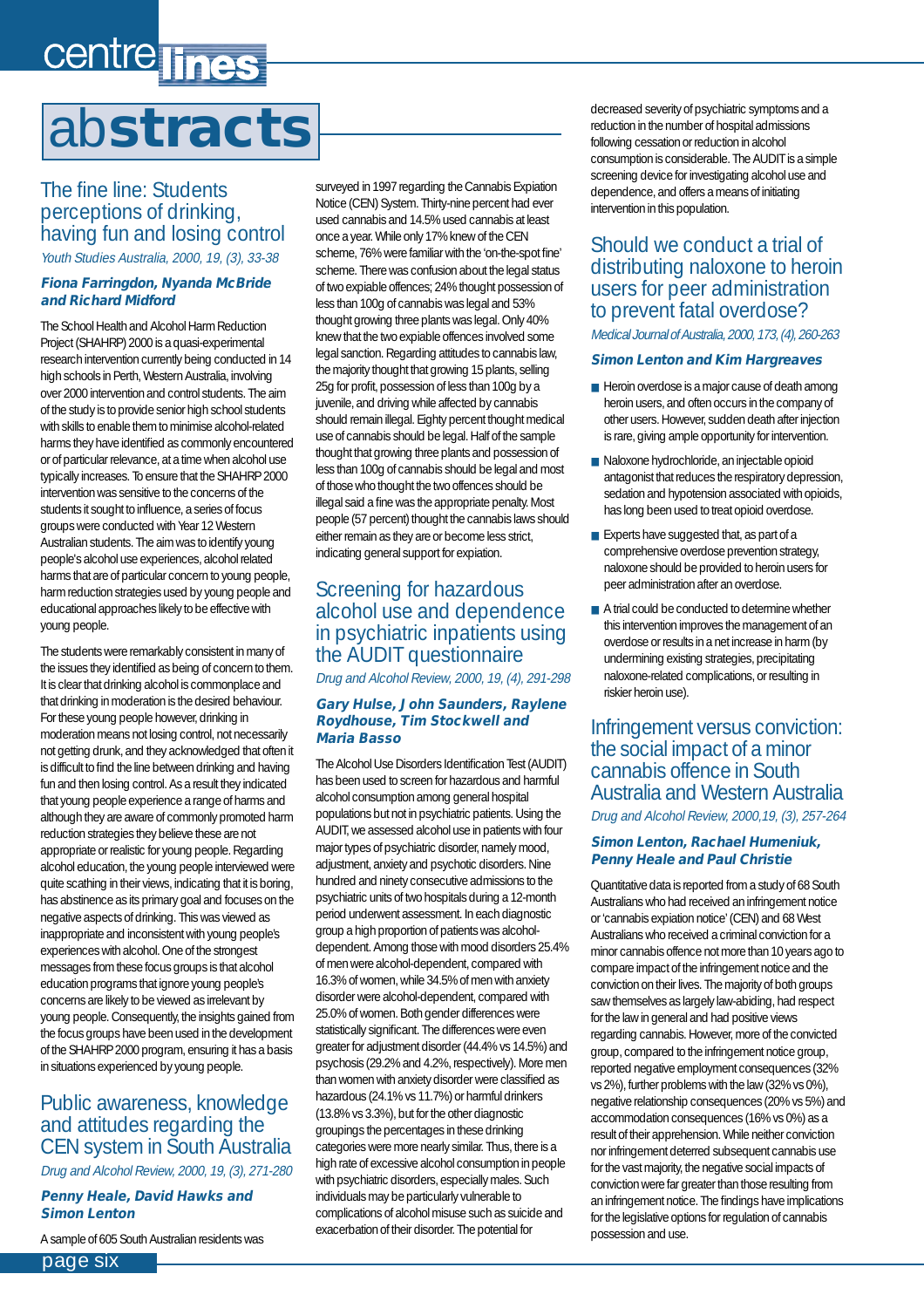# <span id="page-6-0"></span>'Fitpack' study

The International Journal of Drug Policy, 2000,11, 285-297

#### **Simon Lenton, Kathryn Kerry, Wendy Loxley, Anita Tan-Quigley and Russell Greig**

Most injecting drug users have never been in drug treatment yet much research is done on samples with high treatment rates drawn from agency and peer recruited populations. This study accessed drug injectors with little or no prior drug treatment, described their characteristics, BBVI risk behaviours and feedback on services. Its results challenge some stereotypes about citizens who inject drugs. A sample of 511 'hidden' drug injectors, of whom only 28.7% had any specialist drug treatment agency contact, completed a questionnaire which was distributed with 'Fitpack' needle packs sold through community pharmacies in WA. The mean age of respondents was 26.2 years, 43.4% were women, 44.3% were living with their sexual partner, 41.7% were parents, and 46.4% were employed, mostly in full time work. In the previous month 61.2% had injected less frequently than daily. The study accessed a diverse group of drug injectors not typically seen in agency and peer recruited research. They provided useful feedback about how harm reduction strategies among injectors can be improved. However, they also reported higher rates of injecting and sharing than found previously in traditionally recruited samples of injectors which suggests there is no room for complacency regarding the potential for blood-borne viral infection (BBVI) transmission in this group.

#### Does drug education work? Drug and Alcohol Review, 2000, 19, (4), 441-445

#### **Richard Midford**

Recent research indicates that certain drug education programs do stop or delay the onset of drug use under optimum conditions. Social inoculation programs have generally enjoyed the greatest degree of success, but the behaviour changes have been confined to a small number of students; have not been uniform across all drugs and have diminished over time. Research on the cost effectiveness of drug education programs indicates that they compare favourably with the cost effectiveness of most law enforcement approaches, but are not as cost effective as treatment. While there are some methodological qualifications, the drug education literature does indicate that soundly conceptualised and rigorously implemented programs can influence drug using behaviour and that comprehensive provision of such programs is likely to produce a net social cost saving to society. This does not mean that proven drug education programs will necessarily be implemented. The most powerful factor in the implementation process is selection of programs on the basis of ideal outcomes, rather than on the evidence of what can realistically be achieved. Ultimately, this is self-defeating, because program failures will again discredit the whole drug education approach. Drug education programs must be selected because they have demonstrated the ability to have a beneficial impact on youth drug use and youth drug problems. **cl**

# Citizens who inject drugs: the **recent publications**

## Monographs and Technical Reports

**Heale, P., Stockwell, T.R., Dietze, P., Chikritzhs, T. and Catalano, P.** (2000). Patterns of alcohol consumption in Australia, 1998. National Alcohol Indicators Project Bulletin No.3. National Drug Research Institute, Curtin University of Technology, Perth, Western Australia.

**Stockwell, T.R., Chikritzhs, T., Dawson, D., Holder, H., Jernigan, D., Medina-Mora, M. and Single, E.** (2000). International guide for monitoring alcohol-related problems, consumption and harm. Prepared for the World Health Organisation, Geneva, Switzerland.

# Published Articles, Chapters and Books

**Farringdon, F., McBride, N. and Midford, R.** (2000). The fine line: Students perceptions of drinking, having fun and losing control. Youth Studies Australia, 19, (3), 33-38.

**Heale, P., Hawks, D.V. and Lenton, S.** (2000). Public awareness, knowledge and attitudes regarding the CEN system in South Australia. Drug and Alcohol Review, 19, (3), 271-280.

**Hulse, G.K., Saunders, J., Roydhouse, R.M., Stockwell, T.R. and Basso, M.R.** (2000).

Screening for hazardous alcohol use and dependence in psychiatric inpatients using the AUDIT questionnaire. Drug and Alcohol Review, 19, (4), 291-298.

**Lenton, S. and Hargreaves, K.** (2000). Should we conduct a trial of distributing naloxone to heroin users for peer administration to prevent fatal overdose? Medical Journal of Australia, 173, (4), 260-263.

**Lenton, S., Humeniuk, R., Heale, P. and Christie, P.** (2000). Infringement versus conviction: the social impact of a minor cannabis offence in South Australia and Western Australia. Drug and Alcohol Review, 19, (3), 257-264.

**Lenton, S., Kerry, K., Loxley, W., Tan-Quigley, A. and Greig, R.** (2000). Citizens who inject drugs: the 'Fitpack' study. The International Journal of Drug Policy, 11, 285-297.

**Midford R.** (2000) Does drug education work?. Drug and Alcohol Review, 19 (4), 441-445.

**Stockwell, T.R.** (2000). Responsible beverage service: lessons from server training and policy initiatives around the world. In Elmeland, K. (Ed) Proceedings of the Nordic Council for Drug Research (NAD) thematic meeting. Community prevention of alcohol and drug problems in the Nordic countries. NAD Publication No. 38. Nordic Council for Drug Research, Stockholm, Sweden. 113-125.

INTERNATIONAL GUIDE<br>ALCOHOL CONNITORING<br>AND RELATED HARM

# **INTERNATIONAL GUIDE** FOR MONITORING ALCOHOL CONSUMPTION AND RELATED HARM

Coordinated and edited by Tim Stockwell and Tanya Chikritzhs of the National Drug Research Institute, with contributions from leading international researchers, the aim of this World Health Organisation guide is to raise awareness of alcohol's negative contribution to public health and safety and to stimulate new prevention efforts.

The publication provides general principles and practical guidance on the development of realistic and effective sets of indicators of alcohol consumption and harm for different countries with different levels of resources.



**The Guide is available free of charge from WHO Geneva, Switzerland. Please order by emailing Tess Narciso at narcisot@who.ch**